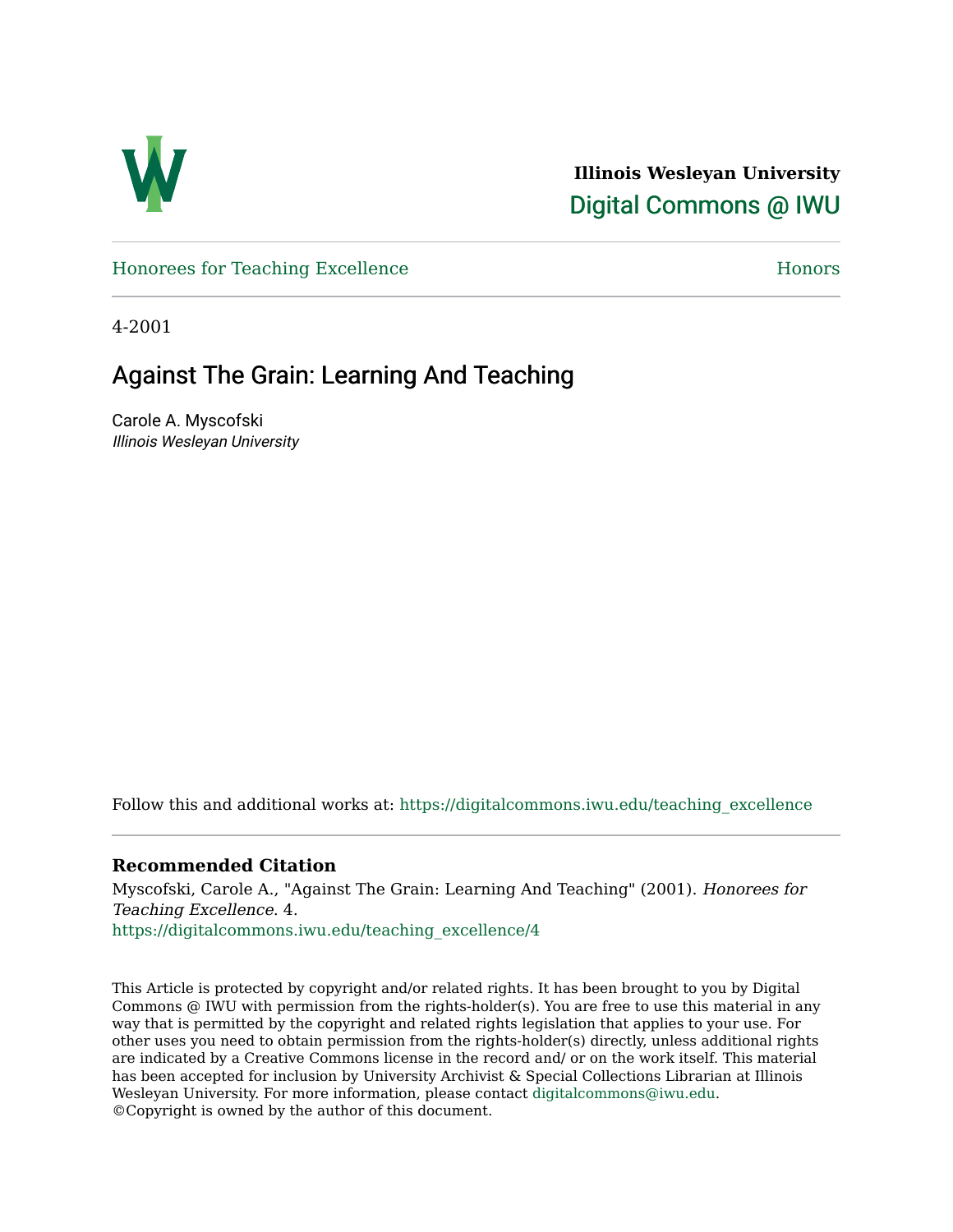## **Against The Grain: Learning And Teaching**

Carole A. Myscofski

I'm pleased and honored to receive the DuPont Award for Teaching Excellence, and would like to thank the faculty and staff of Illinois Wesleyan University, the DuPont company sponsors, and, more specifically, the Promotion and Tenure Committee members, Tom Griffiths, Kathie O'Gorman and the other award recipients whose company I am now delighted to join. Many individuals have given tremendous support to me here at IWU, but I also must extend special thanks to the religion department faculty and to my family for cheering me on—in this, my tenth year at IWU and my twentieth year of teaching.

I am particularly pleased to have the opportunity to address this graduating class, among whose members are a redoubtable group of religion majors and minors without whom, well, I might not be receiving this award—for they and their predecessors have been my experimental subjects. And it is about teaching that I plan to talk today—and about my research in Brazil and what I have learned along the way by working "against the grain."

The metaphor that I'm employing today I have used only as metaphor, that is, I do no carpentry myself. Usually, of course, woodworkers find and follow the grain: it's easier to work with the fibrous structures in wood and thence to work on a large scale with large pieces to build one's case, or cabinet, or table. Cutting against the wood's grain is difficult: it entails deliberate actions athwart the rigid structures already present in the material, but it may reveal hidden contours within the wood—new shapes, new forms, new vistas.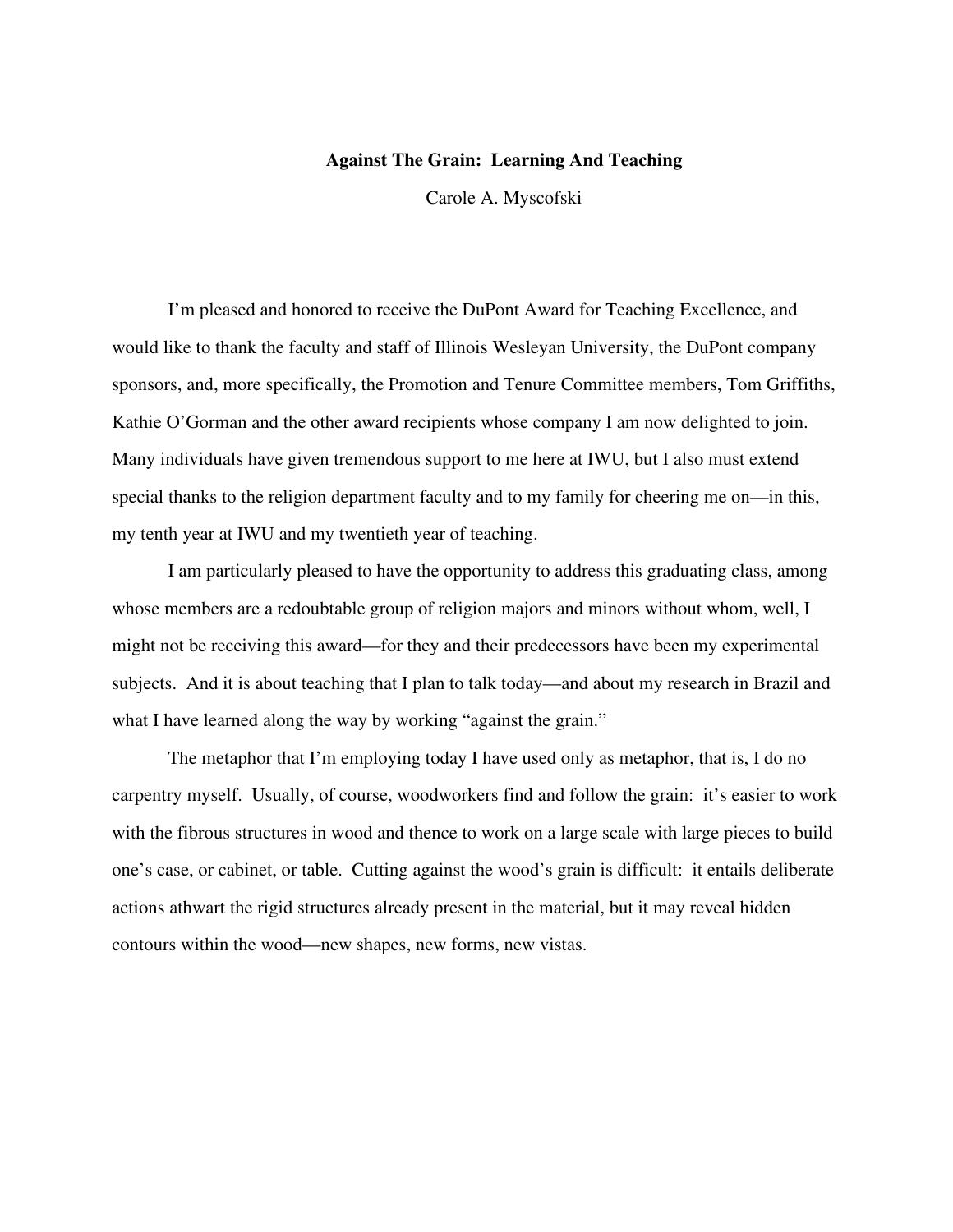My first academic encounter with the phrase "against the grain" was in discussions with social historian Natalie Zemon Davis and religious historian Robert Orsi, who suggested it as a way of characterizing the work that they and I do. Reading "against the grain" is, if you will, a subversive approach to the official historical documents that one encounters from the early modern period. It entails using the documents contrary to the way they were designed and intended, to draw out materials, insights and understandings that the recorders never intended to preserve. One can see this subversive reading in the work of Carlo Ginzburg, the noted Italian historian who has authored such notable texts as The Cheese and the Worms and "Inquisitor as Anthropologist." Ginzburg explains that research in the documents of the Italian Inquisition presents certain excruciating challenges. One is faced, he notes, with texts designed and written to a specific end: they are the records of the trials of poor souls dragged before the medieval Christian courts. They were meant to inscribe the proofs of the evils done by the accused and the righteous justice meted out to them. One can, however, find more in those texts. One can, occasionally, rarely, delightfully, find the actual words of unusual individuals caught in desperate situations 500 or more years ago. Thus if one "reads against the grain," struggling against the assumptions, perspectives, and categories created by the Inquisitors and listening to the odd phrases, grammatically incorrect sentences, and unique explanations embedded in the texts, one can find the truth as seen by the accused, running counter to the truths created by the Inquisitors.

Over the past few years, I've been reading Inquisition texts myself, these from the visits of the Portuguese Inquisition to colonial Brazil from the 1590s to the 1620s. I have used them, repeatedly and deliberately, for purposes that the Inquisitors never intended. I have read them "against the grain," deliberately seeking information about the accused and the denounced brought before the Tribunal—about the lives of those folk whose ideas, and words are usually unavailable to the historian. Let me present three examples of my discoveries there.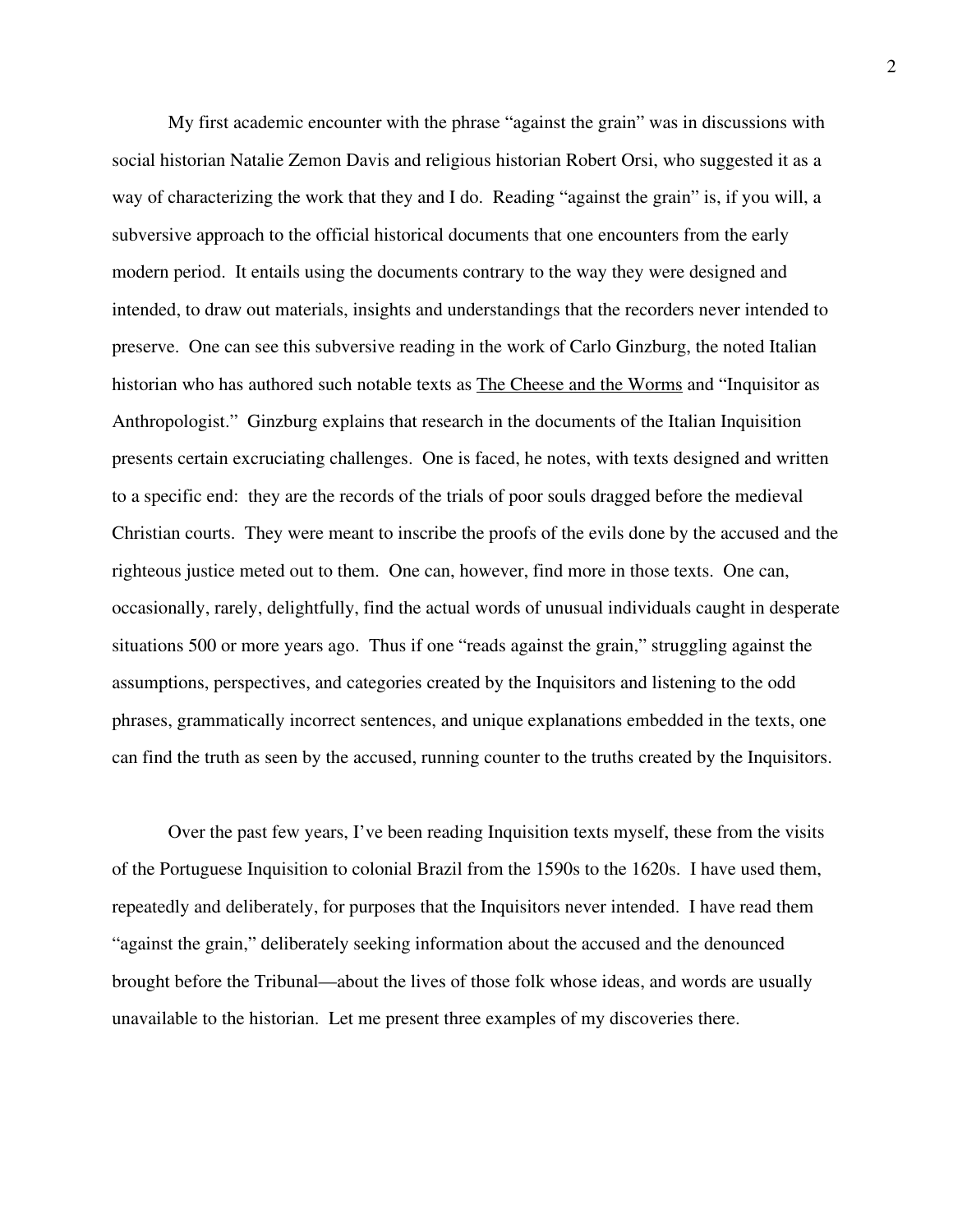In my first study in the Inquisition documents, I followed their format and simply began cataloguing the different sins that women and men came to confess to the Inquisition in 1591. I learned more, however, during my reading of their own accounts of their transgressions, for each confession details not only their birthplace, age, parentage, and work, but also the circumstances of their alleged sins. Dropping my accession to the Inquisitor's structure, to read "against the grain," I saw links across the confession statements and patterns of religious activity counter to the Church. That contrariety was the very reason for the statements to the Inquisitor, but regrouping the statements reveals what the Inquisitor sought to obscure (or in fact eradicate). The women and men confessing to that Tribunal understood their actions quite differently than did the Inquisitors: they offered reasons and extenuating circumstances that made sense of their apparent faults. One might view these as mere excuses offered before a judge, but they in fact reveal a different understanding of religion than that of the doctrinaire institution under whose auspices the Inquisition functioned.

In those texts, I found Breatiz de Sampaio. In January 1592, Sampaio confessed to her sacrilegious reactions during an argument with her husband. Sampaio had been showing her husband the gold reliquaries she had had made for her daughters, to honor and house small religious statues; when her husband "disputed with her over the money she had spent," Sampaio "in a fury hurled the reliquaries down into the street" where one of them broke. Sampaio admitted, on further questioning, that she knew full well that the sacred symbols deserved more respect and that anger--rather than blasphemy or doubt--inspired her sacrilege.<sup>1</sup> Through Sampaio's confession and others like it, I learned that women, more often than men, added religious practices and devotions, and were guilty--if of anything--of being **over** religious, of going beyond the ordinary religious parameters set by the Catholic Church. From those texts, then, I have learned more about the conditions in which the men and women struggled in the late 1500s: I found the entry into real lives. I began to glimpse there the evocative record women and other marginalized groups of colonial Brazil had left of their own religious traditions created and maintained in resistance to the Inquisitors' aims.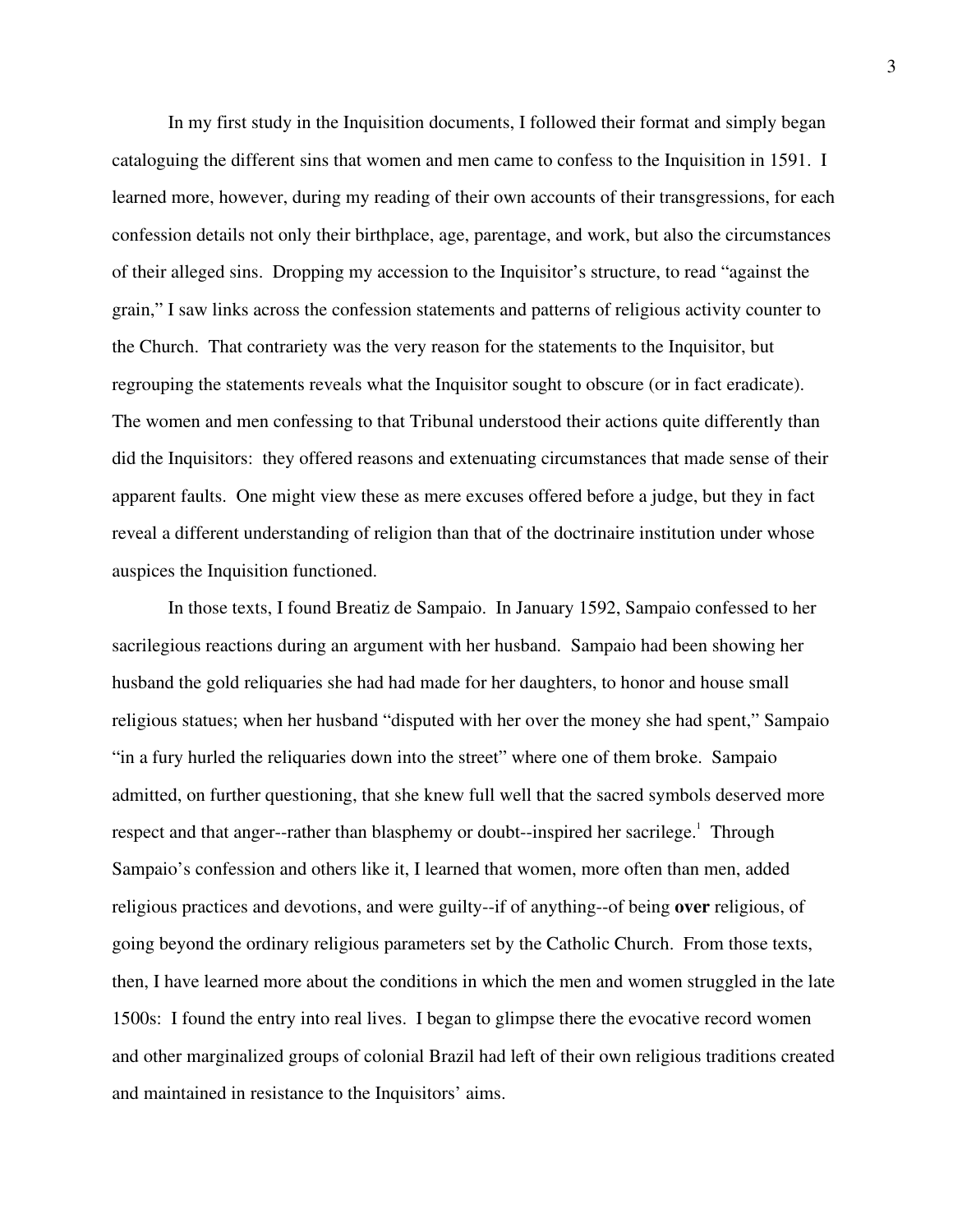I have focused most of my recent research on the lives and words of women. For this research, reading "against the grain" through Inquisition documents provides irreplaceable information. Because most women in colonial Brazil were illiterate, they did not write diaries about their prayers, letters to their priests, reports on their convent lives. I cannot read their own writings, so these records have provided more that I could have imagined, perhaps even more than deliberately designed letters or diaries might reveal. In numerous statements, women discussed their actions, motives, fears, hopes, everyday lives, friends, lovers, husbands, and even their religious beliefs and rituals.

In the Inquisition documents, then, I found Branca Dias. In 1593, six women came before the Brazilian Inquisition to denounce Branca Dias. By their testimony, Dias was guilty of the covert practice of Judaism: they denounced her for working on Sundays and treating Saturdays as holy days. But as each woman offered her account, I read beyond the requisite accusatory statements to the context of their experiences. I read across the multiple accounts, and drew out what the Inquisitor's Notary had unintentionally preserved: another pattern within the records. I learned that all of the women who came to accuse Branca Dias (for whatever official transgression) had known her in the mid-1550s, when she taught girls between the ages of 5 and 15 in her home. I found then six personal accounts of the first school for girls in colonial Brazil. In that home school, Dias had instructed them in how to wash, to starch and iron linen, to cook, and to spin cotton—all skills suitable for illiterate girls of the poor and working classes. Among her students then and denunciants later were Joanna Fernandes, an African-born girl who married a plantation worker, Maria d'Almeida, who married a part-Brazilian-Indian supervisor, Briolanja Fernandes, a servant in the house who later married a carpenter, and three women—Anna Lins, Isabel de Lamas, and Maria Alvares—who identified themselves as daughters of an immigrant man and his Brazilian Indian slave.<sup>2</sup> Their statements, their descriptions of their lives, are available in no other source; reading "against the grain" in the Inquisition documents thus brought forth another contour of colonial Brazilian life.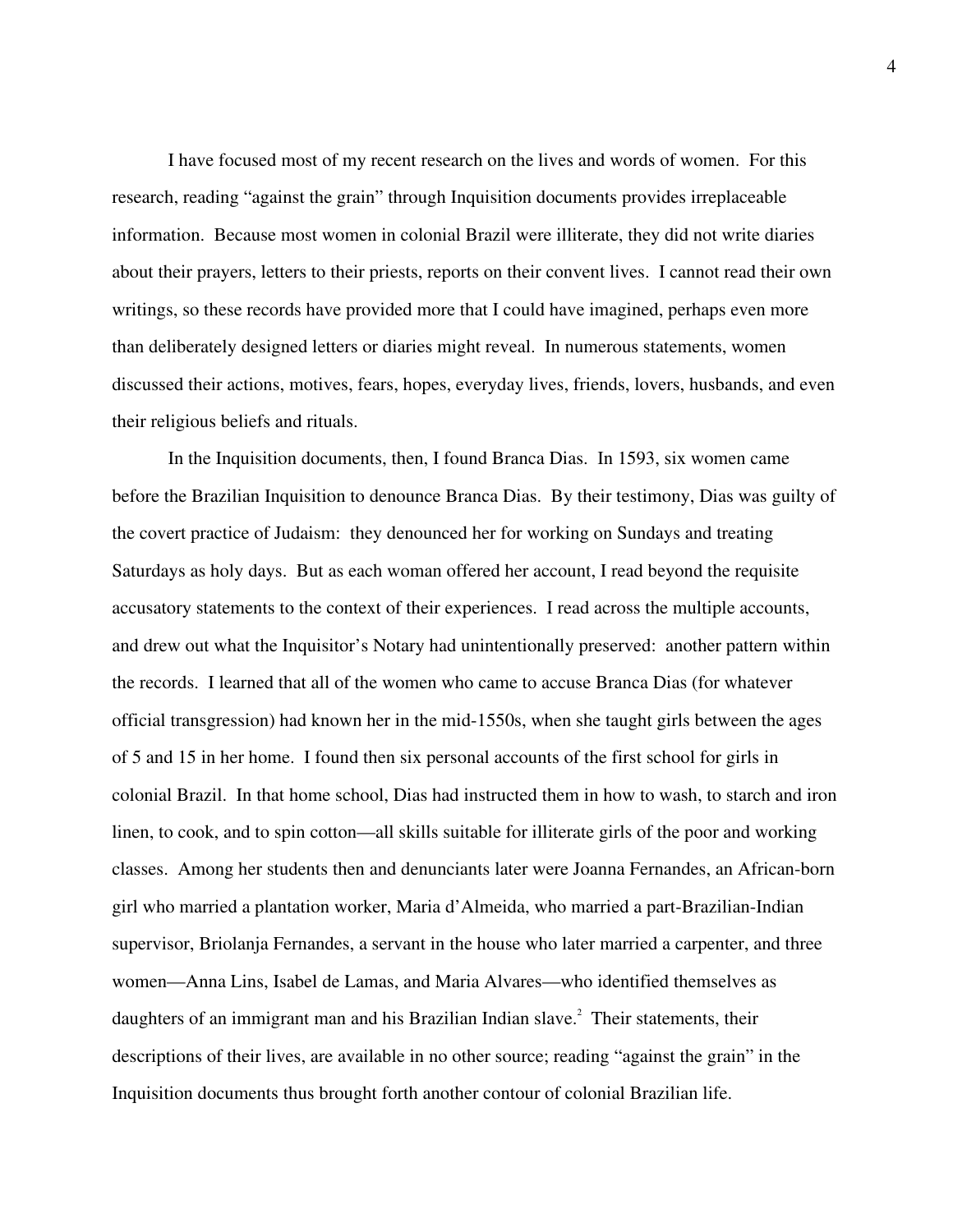When I turned in a third study to examine women's religious activities within Brazilian Catholicism, I learned that women were so excluded from the important activities in that church that little of the religion beyond personal devotions mattered to them. Reading "against the grain" in the sermons, reports, and Inquisition records of the era, I uncovered an **alternative religious world**, built of European magical practices and Jewish and Christian folk beliefs and domestic rituals. I drew from those accounts the practices of magic; in them, women did not worship devils or conjure spirits, but instead perpetuated ancient practices of spells, fortunes, and love magic. In its most popular form, magic involved simple rituals through which they hoped to find a new love, locate a suitable husband, or—perhaps most poignantly—secure the love of their own husbands. Among the accounts of love magic, I found the case of Guiomar d'Oliveira and recovered enough of her life—reading "against the grain" again there—to envision a few moments of her world. On August 21, 1591, in Salvador, Bahia, Brazil, Guiomar d'Oliveira confessed to the visiting Portuguese Inquisitor that she had learned an "enchantment" to improve her "bad marriage." She had, in the morning and evening, faced her husband and spoken the words calling upon the power of "the wood of the true cross, and the angel philosophers" to secure her husband's affections. From another woman, she had learned to put a variety of substances into her husband's food and drink: hazelnuts or pinenuts could be stuffed with her own hair and nails, ground into a powder, and put in a pot of chicken soup; ground bones or other substances could put into wine. Typical of the women confessing to magic, Guiomar was young and fairly well-off—except in her marriage. The Roman Catholic church had no rituals to fix the marriage, and prayers—as other women reported—simply didn't work as well. In fact, when questioned, d'Oliveira assured the Lord Inquisitor that following her use of magic, she had found her husband "improved."<sup>3</sup>

In my reading "against the grain," in my research in the Inquisition texts from Brazil and other official records, I have cooperated in what Michel Foucault has called "the insurrection of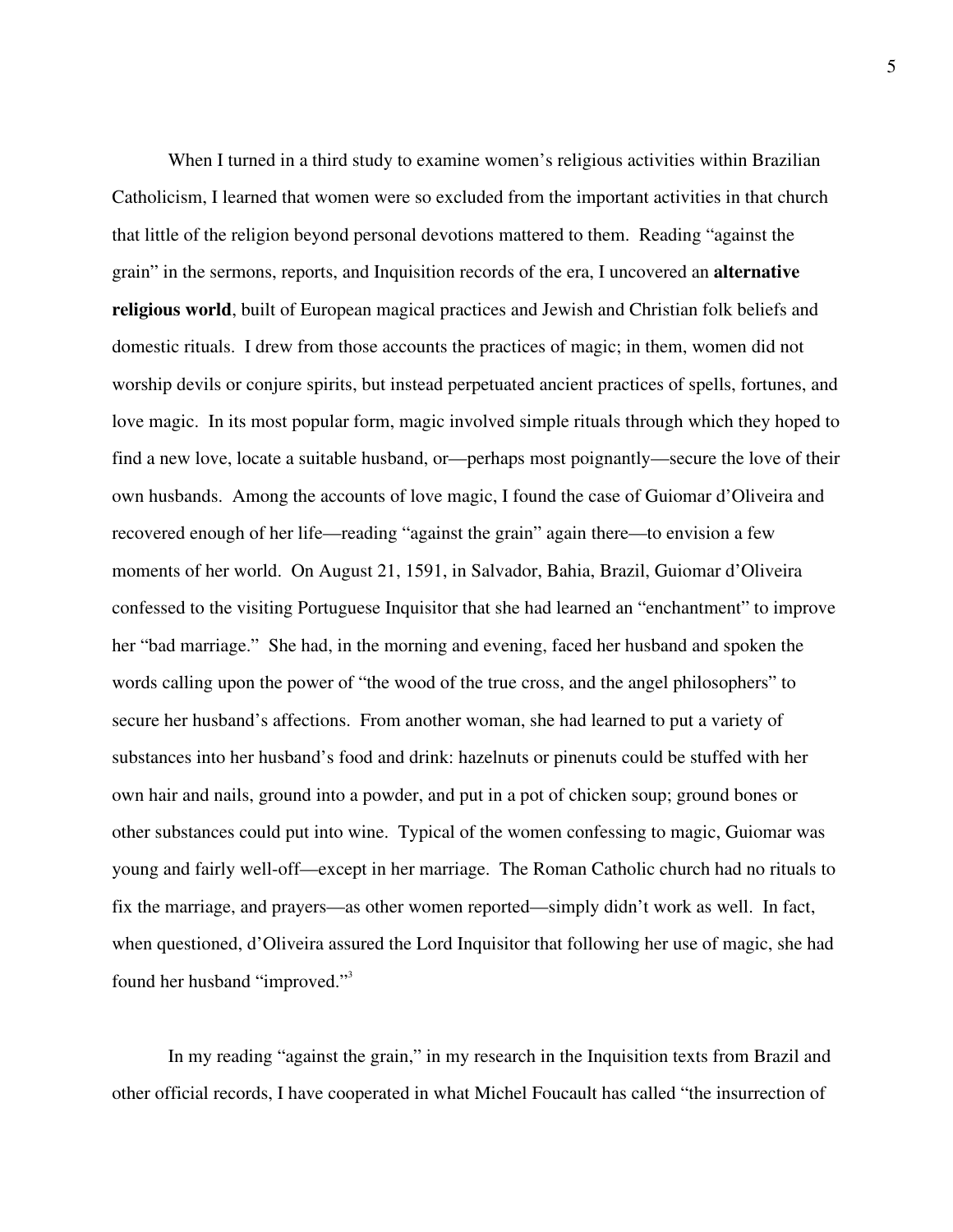subjugated knowledges,"<sup>4</sup> bringing to the fore the voices of the poor and marginalized from that early modern society. Rather than cooperating with the Inquisition and its aims, I have used its documents to undermine the power that it claimed, the power to perpetuate its truth of the world. I have instead recovered the other truths—the truth known to Branca Dias and Guiomar d'Oliveira and other women—about their world and lives. For me, this is a small moment of resistance on my part, witnessing to the greater resistance that the women of colonial Brazil enacted daily. And it has opened new vistas for me and my readers into the world as it might have been, had Sampaio, Dias, and d'Oliveira wrested the definitive discourse from the colonial governors, the priests, and the inquisitors.

This method—learning "against the grain"—need not be abandoned when I enter the classroom. I have tried to incorporate its lessons in teaching and pedagogy, for here too are official documents to be subverted and rigid boundaries to be transgressed. My teaching "against the grain" is inspired by my mentors in the study of religions, such as my own professor Jonathan Z. Smith, and by feminist writers such as bell hooks.

When I teach about religion, teaching "against the grain" means declining to follow the rules and observe the boundaries as the religions themselves have set or defined them. I decenter creeds and scriptures, in order to teach about those left **out** of the hierarchies of power in religions and how such ordinary people create and live everyday religious lives. I deliberately disentangle faith from folk, resisting the impulse to construct the study of religions according to anyone's ordination. This path removes belief from the center of inquiry, so that I may discuss all religions as equally true—or, if you prefer, equally false. Teaching "against the grain" frees me to cut across religious structures, to discover ideas across cultures, to compare elements of religion too often left separate as if inviolate. I can draw out the sacred narratives of similar religions, comparing how the creation myths of early Navajo and early Christians inform the lives of the believers while offering paths to resisting the limits that those myths might also bear.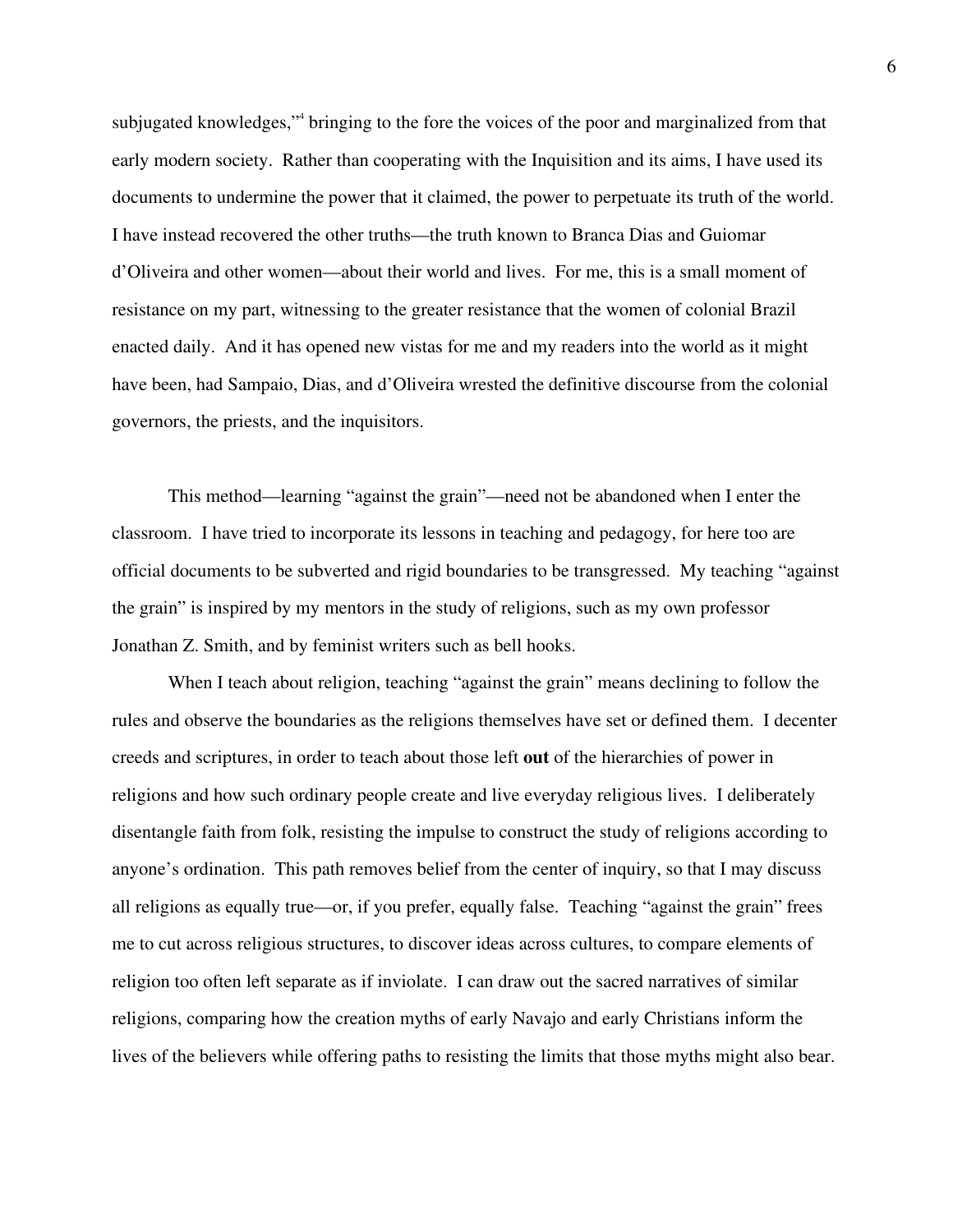In my classes on religion, the voices of the participants can come to the fore, to recount a **different truth** about religion and its repercussions in the events of **their** lives.

Teaching "against the grain" is liberating in education: I have found that I can abandon the notions of following some fancies—here I intend only my own—of replicating classist or sexist ideals. I can decline to accept the historical or institutional hegemony that sometimes overshadows the creative play of the liberal arts. As a teacher about religious traditions, I can challenge what tradition might mean. And as I was engaged in teaching "against the grain," I found my students.

In this case, I have found you whenever I took seriously the admonitions of bell hooks to recall the "passion for ideas, for critical thinking and dialogical exchange"<sup>5</sup> that should be celebrated in the classroom and shared with students. And—in this honors day celebration—I would like to honor you students: I honor you who have actively participated in "the mutual interplay of thinking, writing, and sharing ideas" in the classroom. I celebrate you who have sought to learn "against the grain," struggling through the intellectual thicket of a difficult text or an elusive argument. And I celebrate those of you who carved out an unexpected and unrequired path through your curriculum, trying a new class, a new methodology, a new language.

In the classroom, our transgressions do not require hurling reliquaries out the window, or learning either the art of ironing or the words of the angel philosophers, but they do include—for me at least—an opportunity to learn "against the grain," to share in the excitement of engaged scholarship. And here is the bit of "enchantment" that may find our world "improved": $^7$ whenever we as learners decline to accept the structures of those who are or have been "privileged" in bell hook's words, we experience the "radical openness" that is the heart of "critical thinking."<sup>8</sup>

For you who are graduating and you who remain, it is my hope that the method I have described may be useful in your explorations beyond the boundaries and limits that institutions